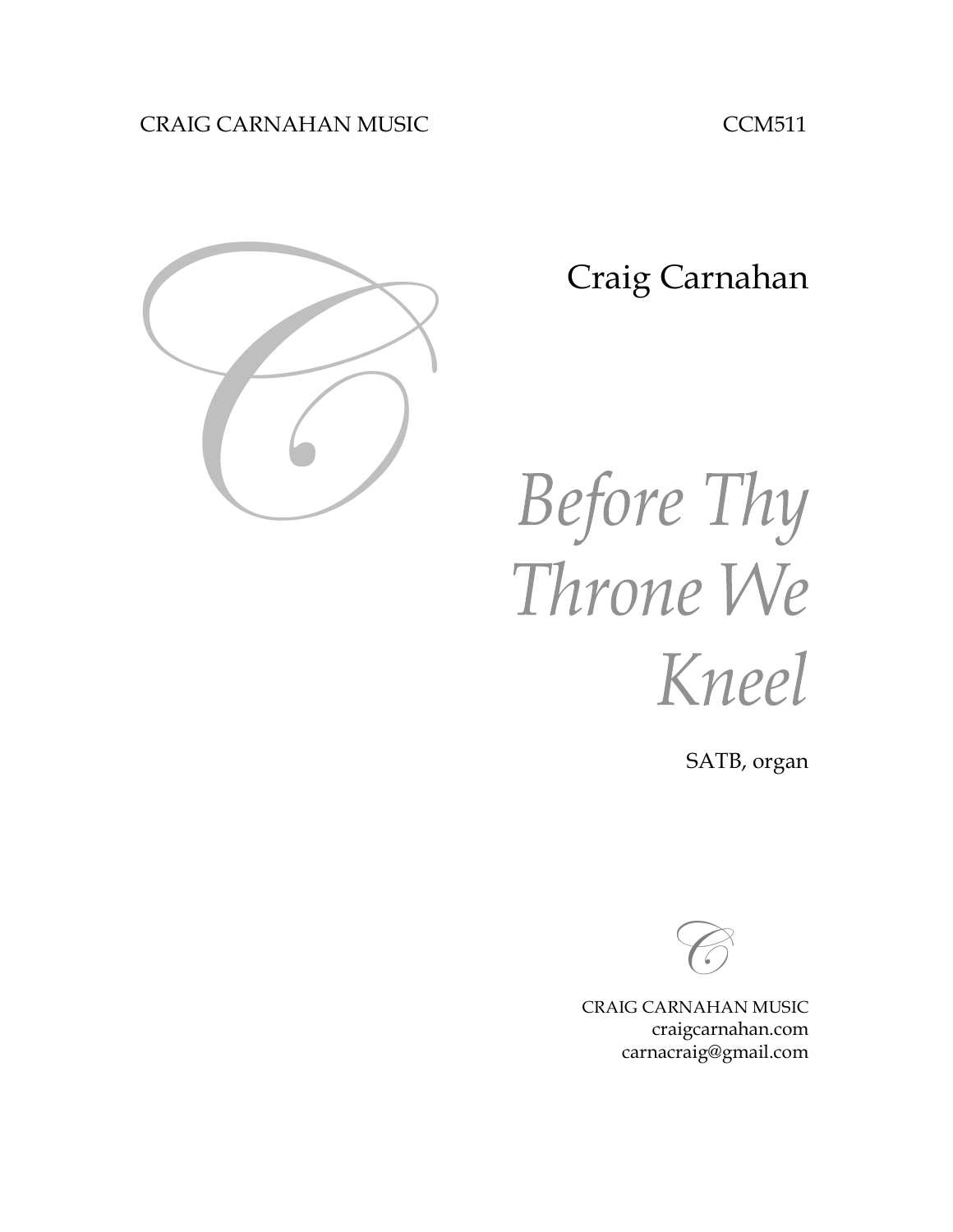## *Before Thy Throne We Kneel*

Commissioned by Dr. Hannelore A. Brucker in loving memory of her husband Dr. Heinrich K. Brucker.

Craig Carnahan (1951)



c. 5 minutes

Music: *St. Petersburg*, Dimitri S. Bortniansky (1751-1825) Words: William Boyd Carpenter (1841-1918), alt.

Copyright © 2017 by Craig Carnahan, ASCAP, all rights reserved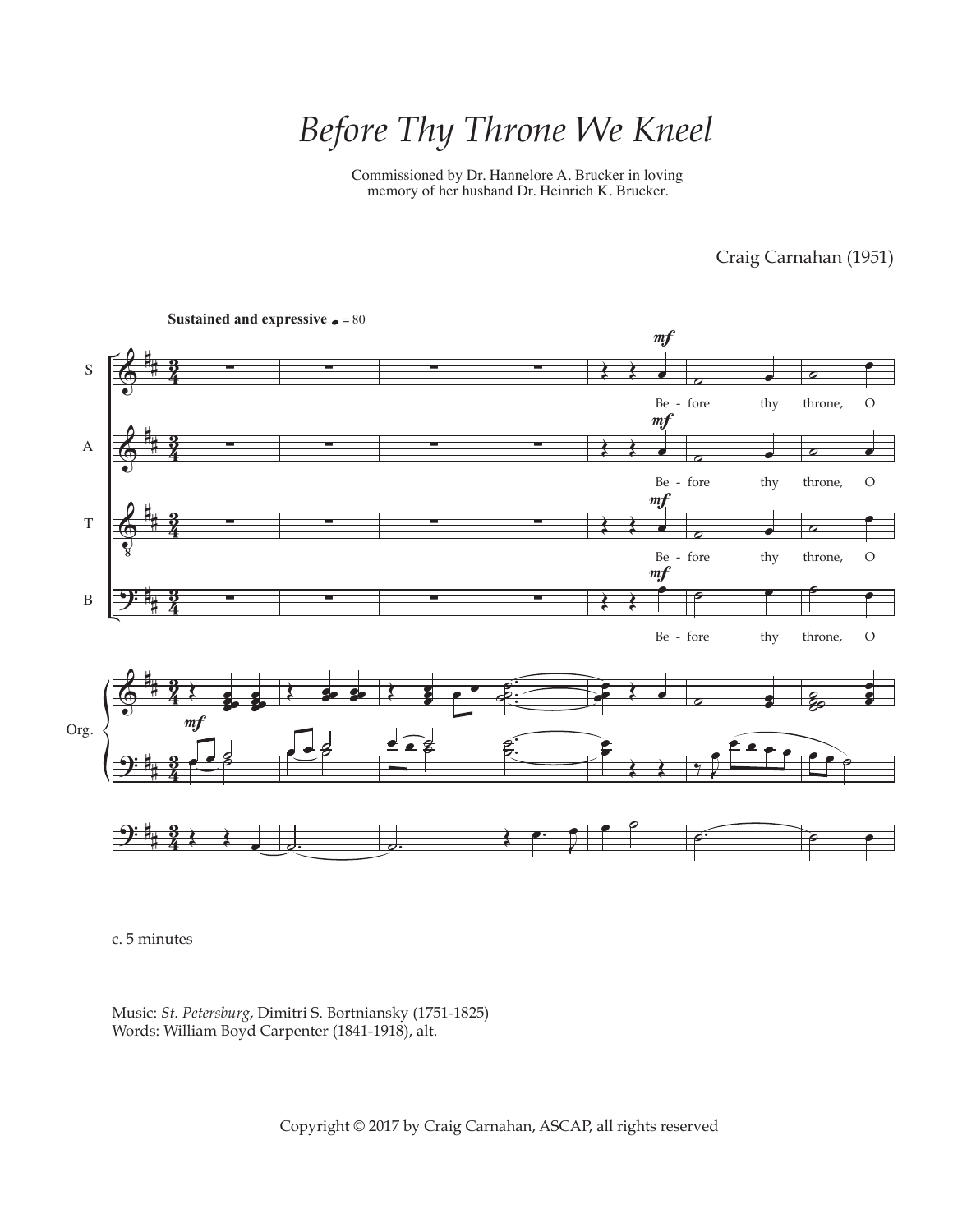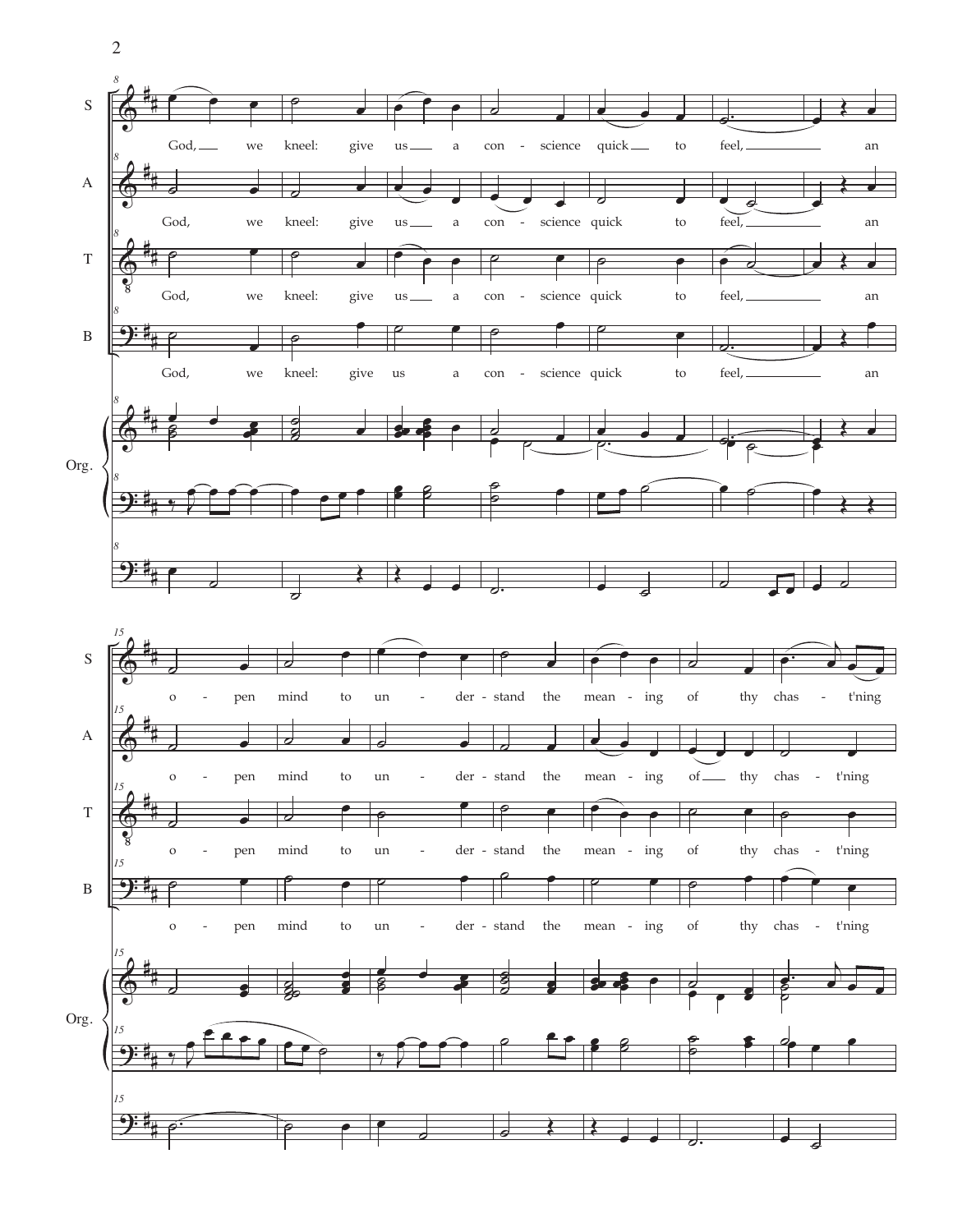

3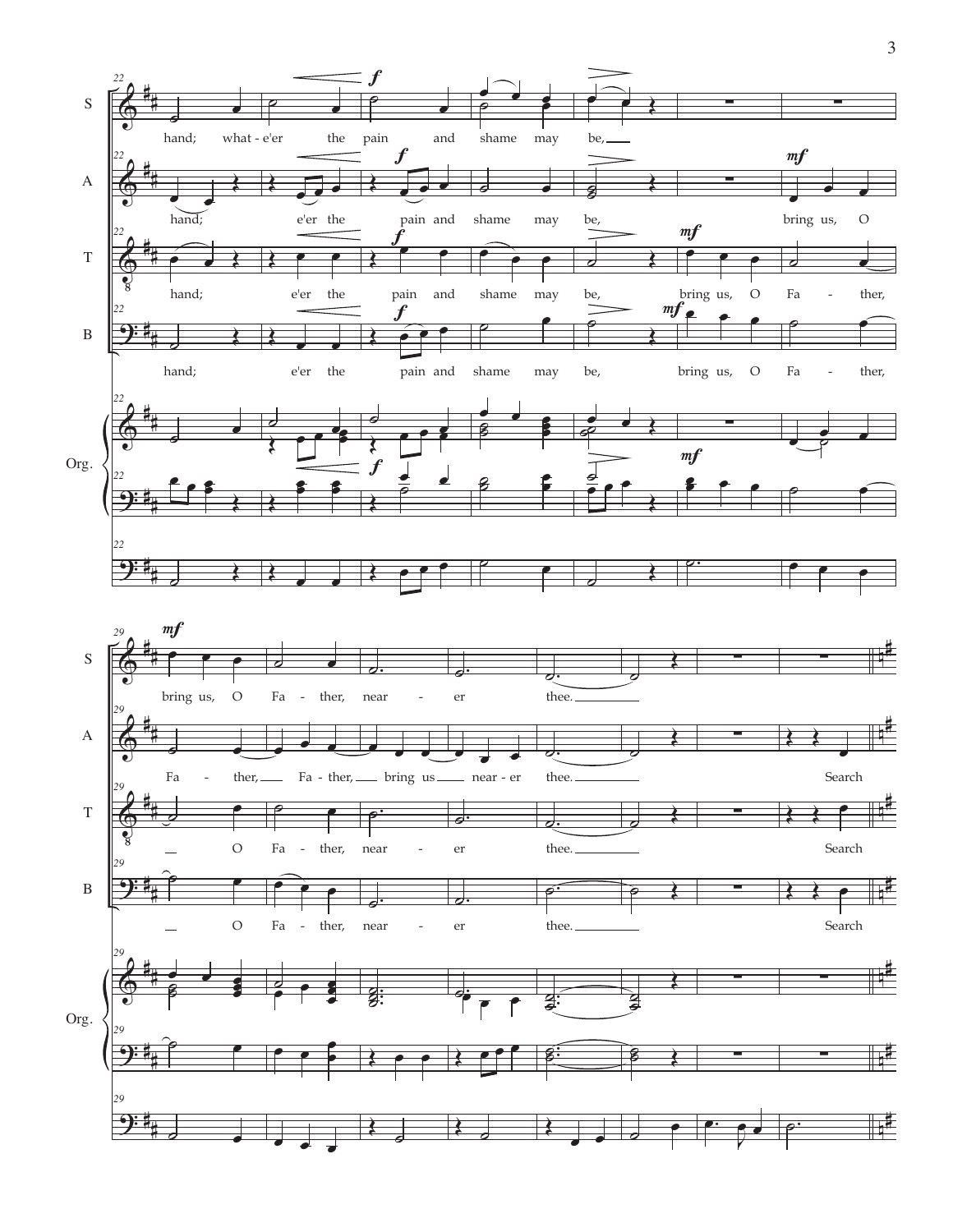